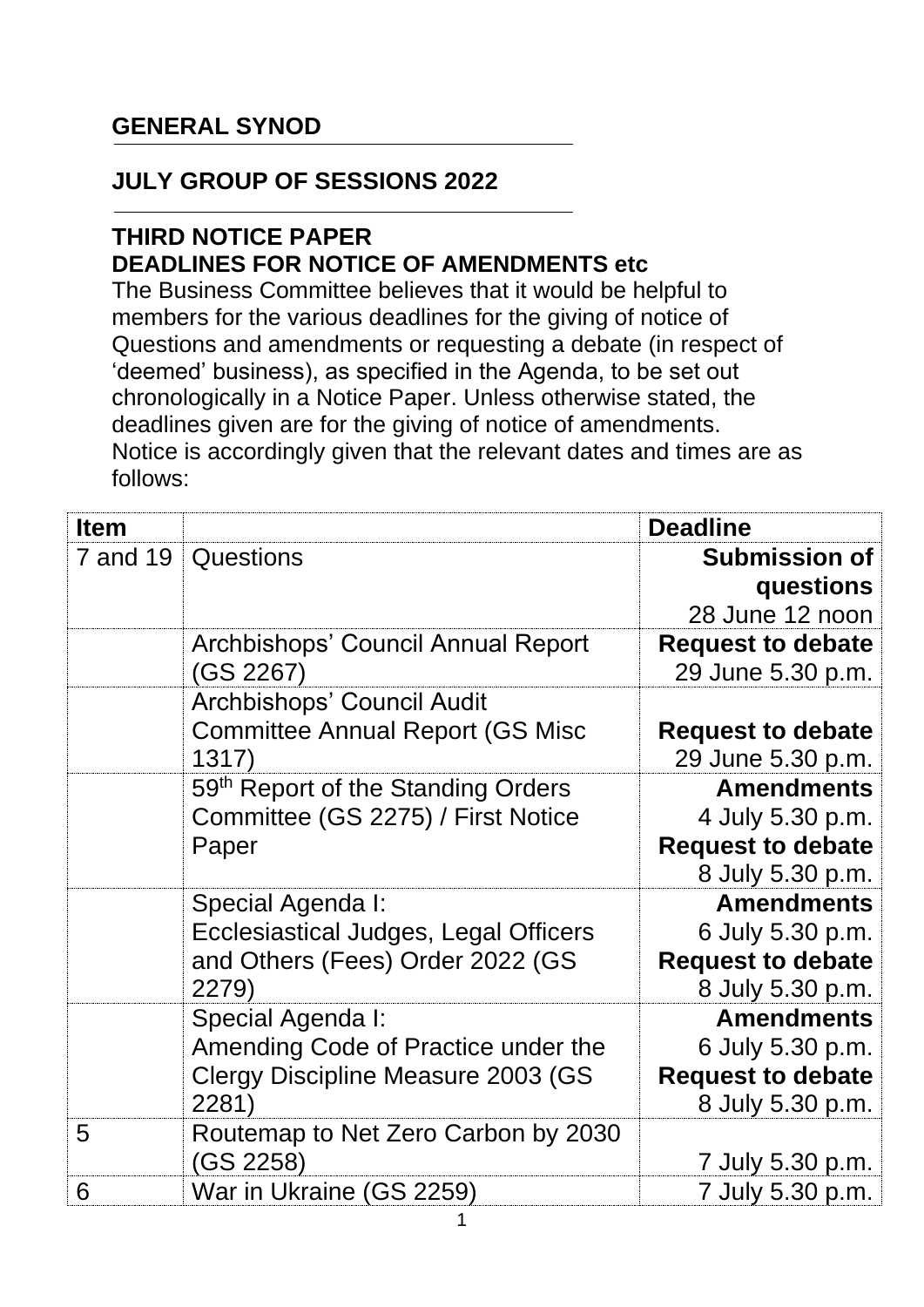|          | <b>Contingency Business:</b><br><b>Reduce Parochial Fees for Marriages</b><br>(GS 2282A and GS 2282B)                                                                             | 8 July 10.00 a.m.                            |
|----------|-----------------------------------------------------------------------------------------------------------------------------------------------------------------------------------|----------------------------------------------|
|          |                                                                                                                                                                                   |                                              |
| $8 - 12$ | See of Canterbury Crown Nominations<br>Commission (GS 2260)                                                                                                                       | 8 July 10.00 a.m.                            |
| 15       | Spending Plans of the Church<br><b>Commissioners and Archbishops'</b><br>Council (GS 2262)                                                                                        | 8 July 10.00 a.m.                            |
| 17       | Safeguarding and Independence (GS<br>2263)                                                                                                                                        | 8 July 4.00 p.m.                             |
| 18       | Special Agenda IV: Diocesan Synod<br><b>Motions</b><br><b>Insurance Premium Tax (GS 2265A</b><br>and GS 2265B)                                                                    | 8 July 4.00 p.m.                             |
|          | Special Agenda I Legal Officers                                                                                                                                                   | <b>Request to debate</b>                     |
|          |                                                                                                                                                                                   |                                              |
|          | (Annual Fees) Order 2022 (GS 2278)                                                                                                                                                | 8 July 5.30 p.m.                             |
|          | Special Agenda I:<br><b>Church of England Funded Pension</b><br>Scheme (Amendment) Rules 2022 (GS<br>2280)                                                                        | <b>Request to debate</b><br>8 July 5.30 p.m. |
| 20       | Special Agenda III: Private Members'<br><b>Motions</b><br>Assisted Suicide (GS 2266A and GS<br>2266B)                                                                             | 9 July 4.00 p.m.                             |
| 29       | Affirming and Including Disabled<br>People in the Whole Life of the Church<br>(GS 2270)                                                                                           | 10 July 4.00 p.m.                            |
| 30       | <b>Resourcing Ministerial Formation (GS)</b><br>2271)                                                                                                                             | 10 July 4.00 p.m.                            |
| 31       | Special Agenda IV: Diocesan Synod<br><b>Motions</b><br><b>Review of Qualifications for PCC</b><br>Membership and Entry on the Church<br>Electoral Roll (GS 2254A and GS<br>2254B) | 10 July 4.00 p.m.                            |
| 32       | Special Agenda IV: Diocesan Synod<br><b>Motions</b>                                                                                                                               | 10 July 4.00 p.m.                            |